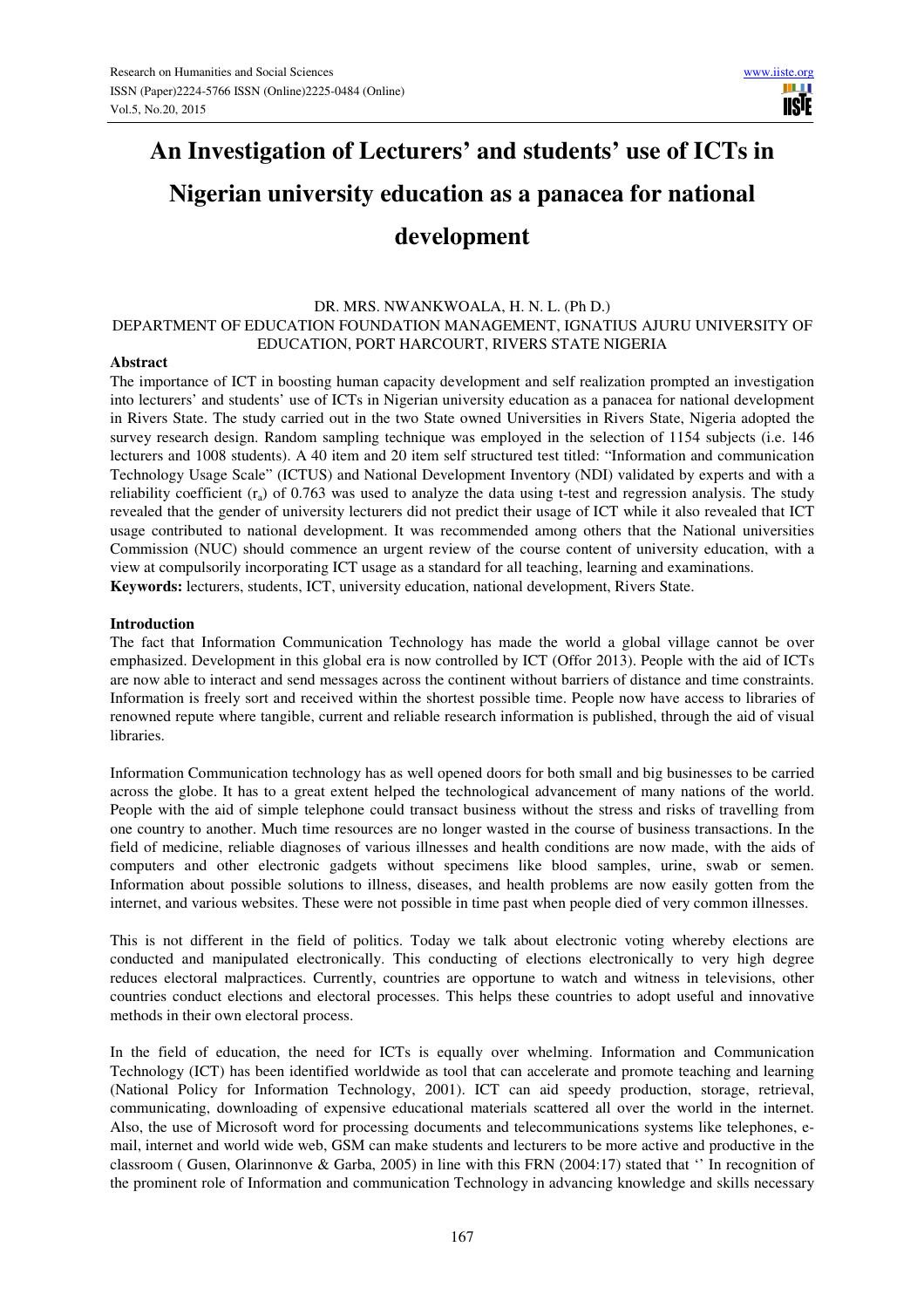for effective functioning in the modern world there is urgent need to integrate Information and Communication Technology (ICT) into education in Nigeria. However, despite the position of this official document with regards to the need for ICTs integration into education, there seem to be some degree of lazier-fair attitudes and negligence by school teachers, students, administrators and university lecturers. Also, when recognizing the importance of ICT in every human endeavour, as well as technological development of a country like Nigeria, it is surprising to notice that both students and lecturers, in most Nigerian universities do not have access to these important ICT components. Supporting this view, Esu cited in Esu and Ukpepl (2005:41) opined that '' most of our students who passed through university do not see or practice with the equipment. That is equipment involved in ICT''.

 In a study carried out by Mbakwem (2007), about the University of Nsukka, Alvan Ikoku campus undergraduate students' perception of the role of ICTs in national development, it was discovered that generally undergraduate students have positive perception about the role of ICTs. It was also noticed that gender had no influence in their perception. However, it was also seen that these undergraduates were of the view that ICTs have negative effects as in increasing corruption and moral decay among the youths through blue films and other pornographies. In another study carried out by Ibiam (2000) concerning the competences of primary school teachers in the use of information and communication technology in kogi state, it was discovered that ICT facilities were not available in Kogi State of Nigeria and teachers were not computer literate.

Still a similar study was conducted by Ezekoka (2007) to evaluate the secondary school teachers' use of ICT for curriculum implementation in Imo state of Nigeria. It was equally found out that ICT facilities were not available in the public secondary schools and consequently the teachers neither utilized nor encouraged their students to use them. This implied that secondary school students in public schools of the State were not exposed to information outside their teachers and the prescribed textbooks.

Furthermore, in Nnamani (2012) investigation on the extent of ICT skills possessed by the undergraduates of Health and Physical Education Department, Enugu University of Science and Technology, Enugu, it was discovered that the students possessed ICT skills to a low extent. The reasons were due to non-availability of computers in the department, and inaccessibility of the internet; based mainly on the financial handicap of the students. Related to this as well is Ejilibe (2013) investigation of the status of Information and Communication Technology (ICT) in teaching and learning Biology in Colleges of education in South- Eastern part of Nigeria. This study revealed that the quality of ICT resources available for the teaching and learning of Biology in the Federal and State owned Colleges of education is still low, even though those of the Federal Colleges of education are slightly higher than the State owned Colleges. Also it was shown that lecturers have low level of ICTs utilization despite the fact that lecturers at the Federal Colleges have better utilization of ICTs than those in the State Colleges of education. Even outside the shores of Nigeria, ICTs usage is still low.

 Thus, a study by Hinson, Adika and Buatsi (2005) revealed that internet use is still low amongst the academic staff of the University of Ghana. In the same vain a survey by Jones (2002) on 46 primary schools classrooms in metropolitan Melbourne overa week period on the use of ICT, indicated a very low level of ICT use. The study also shows that even though every classroom surveyed had access to computers, yet their use could best be described as being occasional and that more than 90% of the supervising teachers in the survey used their classroom computers with students once per week or less over a four week teaching practicum.

Watson (2002) supporting the use of ICT and yet regretting the teachers do not use it stated that the use of ICT in education is not only a catalyst for change, but also change in teaching style, change in learning approaches and change in access to information. Yet, research indicates that teachers are both threatened by change, and conversely not impressed by change that appears to focus on what the technology can do rather than learning. Jones (2002) in line with this situation, still declared that too many teachers still lack confidence in using ICT and this often made worse by lack of appropriate software, unreliable computers and internet connections, and insufficient technical support when things go wrong.

Jones (2002) still lamenting, over this condition stated that effective use of ICT for teaching and learning in schools and universities is not widespread even though the technology is now ubiquitous. He however opined that some teachers and lecturers have been able to integrate ICT into their teaching and more importantly engage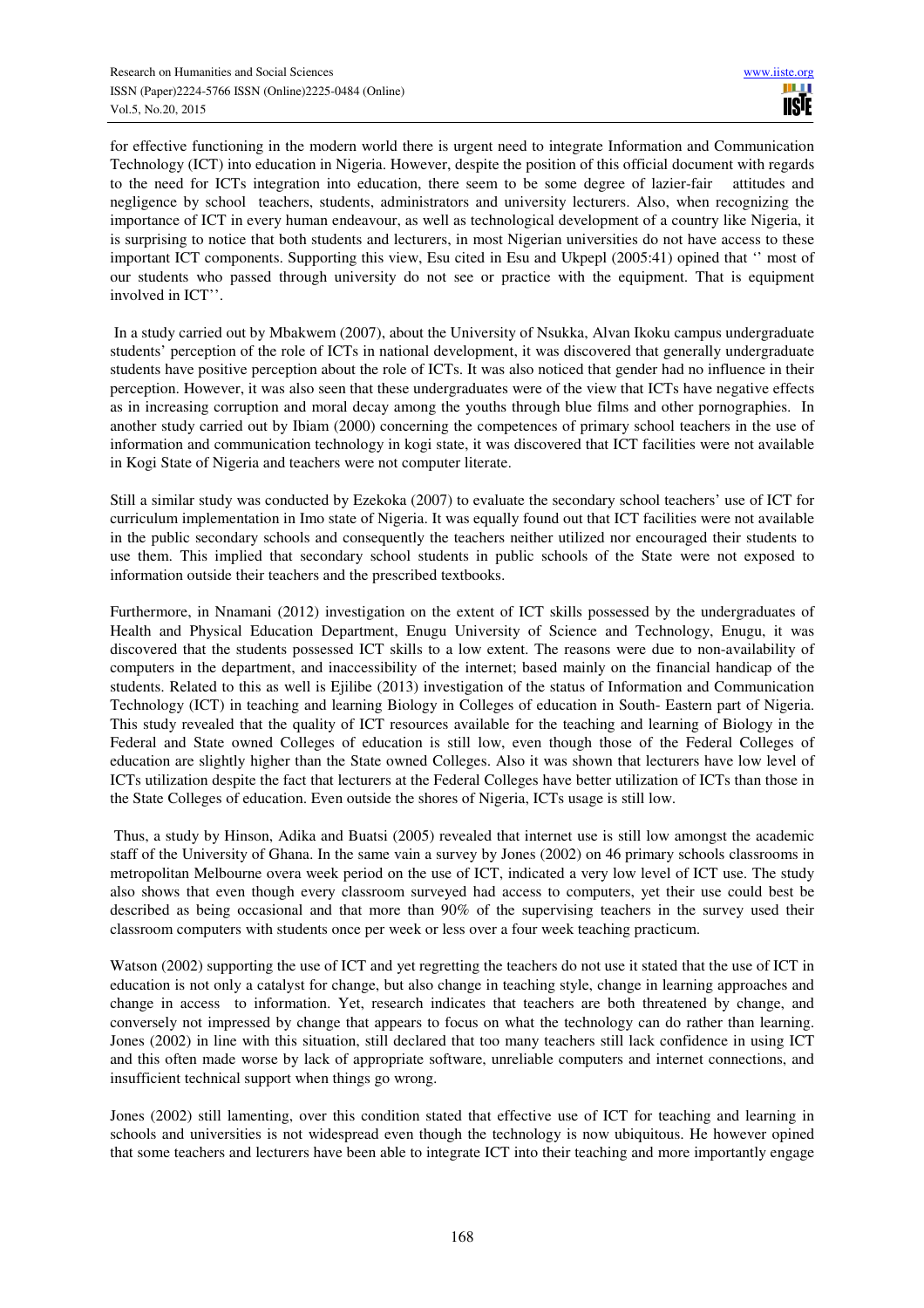students in making use of ICT as part of the process of learning. However, there are still many barriers and impediments in the way of ICT becoming an integral part of teaching and learning.

It is against this background that this paper is billed to investigate the perceptions of university lecturers and students of IAUE and RSUST towards the application of ICTs to university education.

#### **Statement of problem**

The problem this study wants to investigate is despite the importance of ICTs in every aspect of human life including education and national development, many academic staff and students of Nigerian Universities do not seem to appreciate this importance and as such appear not to use them in teaching and learning. Therefore, this study is focused on finding out how lecturers and students of Ignatius Ajuru University of Education (IAUE) and Rivers State university of Science and Technology (RSUST) perceive ICTs integration in University education in Nigeria and its importance in national development.

#### **Purpose of the study**

The general purpose of this study was to find out the extent of lecturers and students' use of ICTs in University education as a means of achieving national development. Specifically, the study sought to find out;

- How the gender of lecturers influenced their use of ICT in University education in Nigeria.
- How the gender of students influenced their use of ICT in University education in Nigeria.
- How lecturers and students usage of ICT influenced national development.

## **Significance of the study**

This study is considered significant for the following reasons;

- Results obtained may reveal the influence of gender on lecturers and students use and integration of ICTs into university education in Nigeria as a means of achieving national development.
- Results obtained may also reveal the extent of lecturers and students of ICT in teaching and learning in the university leads to national development.
- Results of this study may resolve some of the hitches to the proper integration and use of ICTs in the University education in Nigeria
- Results of this study may show the need for government intervention in boosting ICT usage and integration in Nigeria's university education.

## **Review of related literature**

In this section, we are going to discuss, the concept of ICT, the importance of ICT towards national development, students and lecturers' access to ICT components, dearth of ICT technical staff, problems of ICTs application in education, possible solutions to these problems.

## **The concept of ICT**

Originally, information and communication were carried out orally. People collected information, stored it in their memories and transmitted them verbally to their receivers and users. But with the invention of printing technology, there came the first breakthrough in the field of information and communication technology. ICT has led to the globalization of the world. Information and Communication technology is a mixture of information technology and communication technology. ICT is therefore the application of computers and telecommunication gadgets in processing, storing, and sending information of all kinds in whatever form or distance. ICTs encompass all that is involved in modern communication technologies such as communication Satellites, radio, television, video, tape recorders, compact discs, floppy diskettes and personal computers and other related equipment so that the output generated can reach the users at reasonable cost and in good time across the globe (Ezekoka, 2007). Ibenyenwa (2011) sees ICT as all the electronic devices, computer hardware and software and telecommunication gadgets that enable the processing, storage and immediate dissemination of huge amount of information through the computer net works. Obanya (2003) describes information and communication technology as the sole creation of human kind that has thrown off balance the conventional perceptions of time and space that has destroyed geographical barriers to the transmission of knowledge, ideas, and Information.

Furthermore, Etonyeaku (2010) sees ICT as the study, design, development, implementation, support and management of computer based information systems, particularly software applications and computer hardware.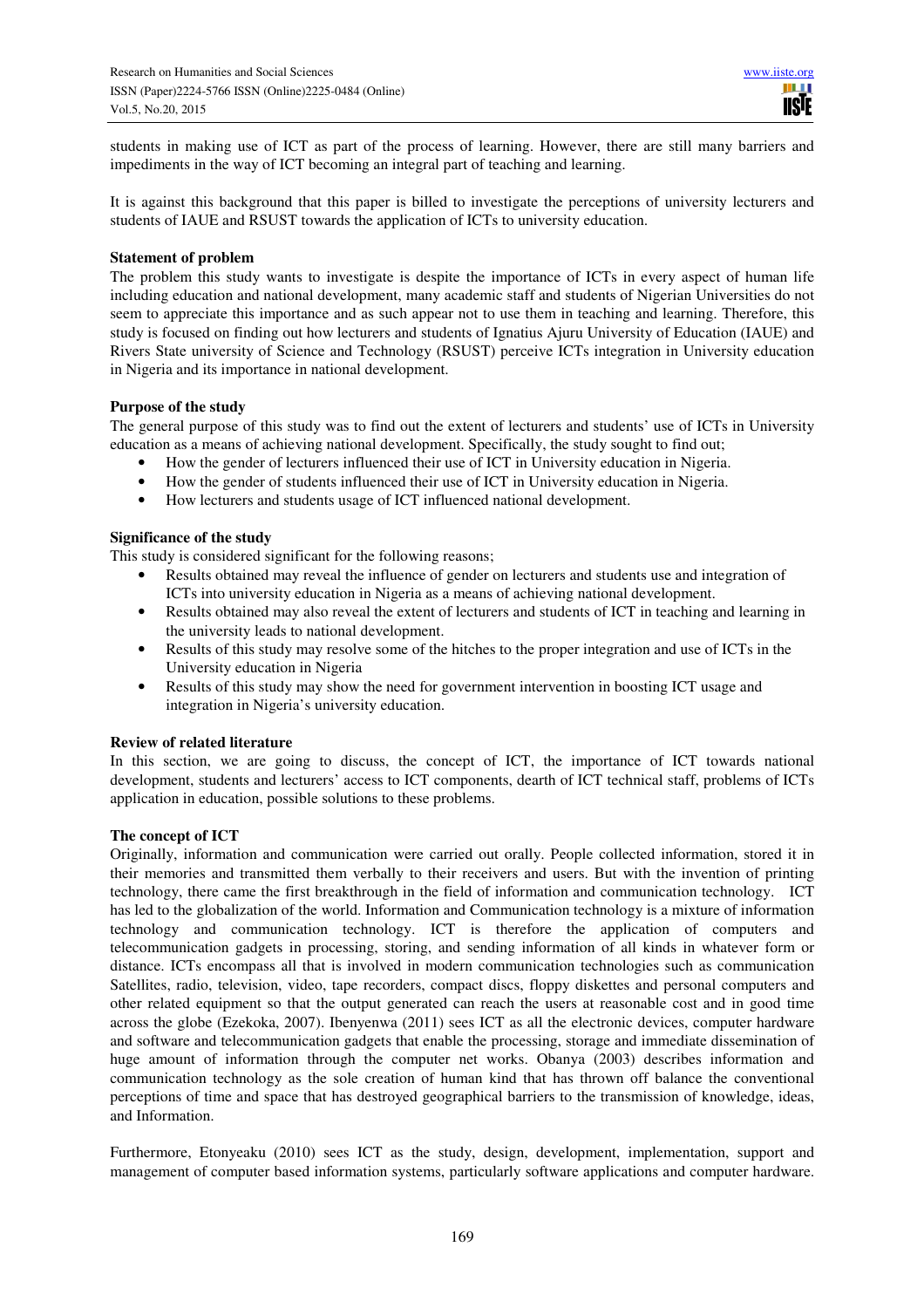Similarly, Afolabi and Adeyanju (2005) see ICT as the science and activity of processing, storing and sending information through the use of computer. They also defined ICT as the use of hardware and software to enhance communication. Furthermore, Iyehowa and Obueh (2005) more elaborately defined ICT as the handling and processing of information as in instruction, graphs, texts, and image for the use by means of electronics and communication devices such as computer and telephone. As such, they see ICT as the means of accessing or receiving, storing, transferring, processing and sending feelings, ideas, perception or information through electronic gadgets or communication equipment.

According to Mangal and Mangal (2009; 698) some of the advanced technological developments that has helped in the field of ICT include;

- Photography which was invented in1849, by a Frenchman L.G.M.Daguerre and an Englishman W.H.F. Talbot.
- Photostat invented in 1900, by Professor Abbe Graffin of France.
- Xerography in 1938, by Chester F. Carlson of U.S.A.
- Micrography( obtaining copies of the recorded material in highly reduced format) invented in 1940, by an Englishman J.B. Dancer and Trenchman Rene Dagran.
- Laser technology (used for printing and memory device) invented in 1960 by Theodore Maiman of U.S.A.
- Magnetic video camera, video disc and computers that were developed in the  $20<sup>th</sup>$  century.

Apart from these the field of telecommunication has currently reached the age of satellite communication. Some of the landmarks in this include;

- -Telegraph invented in 1837 by S.F.B. Morse of U.S.A.
- Telephone invented in 1876 by Alexander Graham Bell of Scotland.
- Radio invented in 1895 by G. Marconi of Italy.
- Television invented in 1925 by J.L. Baird of Scotland
- Cable and facsimile transmission (fax) technologies came into use in the  $20<sup>th</sup>$  century.

Thus having properly been equipped by the modern instruments of information collection storage,retrieval and transmission, then came the scientific control of the process information and communication in the later part of  $19<sup>th</sup>$  century.

In this study ICTs comprises of computers, networks, satellite communications, robotics, videotext, cable television, electronic mail (e-mail) electronic games, CDROMS, radio, televisions, internets.

## **Theoretical Framework**

This study is based on the theory of constructivism which is a learning theory found in psychology. This explains how people learn or acquire knowledge. The theory suggests that human beings construct knowledge and meaning from experiences. This theory does not support the traditional ways of teaching. Constructivism provides for active learning rather than passive learning which traditional method supports. It supports the act of getting knowledge by self. The student does not need the presence of the teacher to learn. He can source knowledge by self. This exactly what ICT does in the field of education. Students with the help of ICT learn independent of the teacher. They source educational materials through the internet, e-library etc.

## **The importance of ICT application to education in Nigeria**

The traditional fare-to-fare method of teaching is fast changing especially in the western world as a result of explosion of knowledge and students population. Thus, according to Dike (1999) the changing nature of the learner and the emergence of new resources for teaching and learning process have changed the traditional role of a teacher. New facts and information are being discovered everyday as a result of research and development activities. This makes it impossible for a single teacher, no matter how versatile, to keep pace with. Agreeing with this, Ely and Plomp cited in Ezekoka (2007) opined that the teacher's role is shifting from sole information giver to a facilitator of learning. There is emergence of new instruction resources such as projectors, television, computers etc. which can aid large and small group teaching as well as individualized instruction. It is therefore obvious that the emergence of ICT has played a vital role in the management of explosion of information and helping of the teacher in facilitating learning. With the aid of ICT learners are able to get millions of information stored in the internet. Expensive and vital information are retrieved from the internet at a very minimal cost. One can communicate with anybody in the world simply by logging on (Nwankwoala, 2010).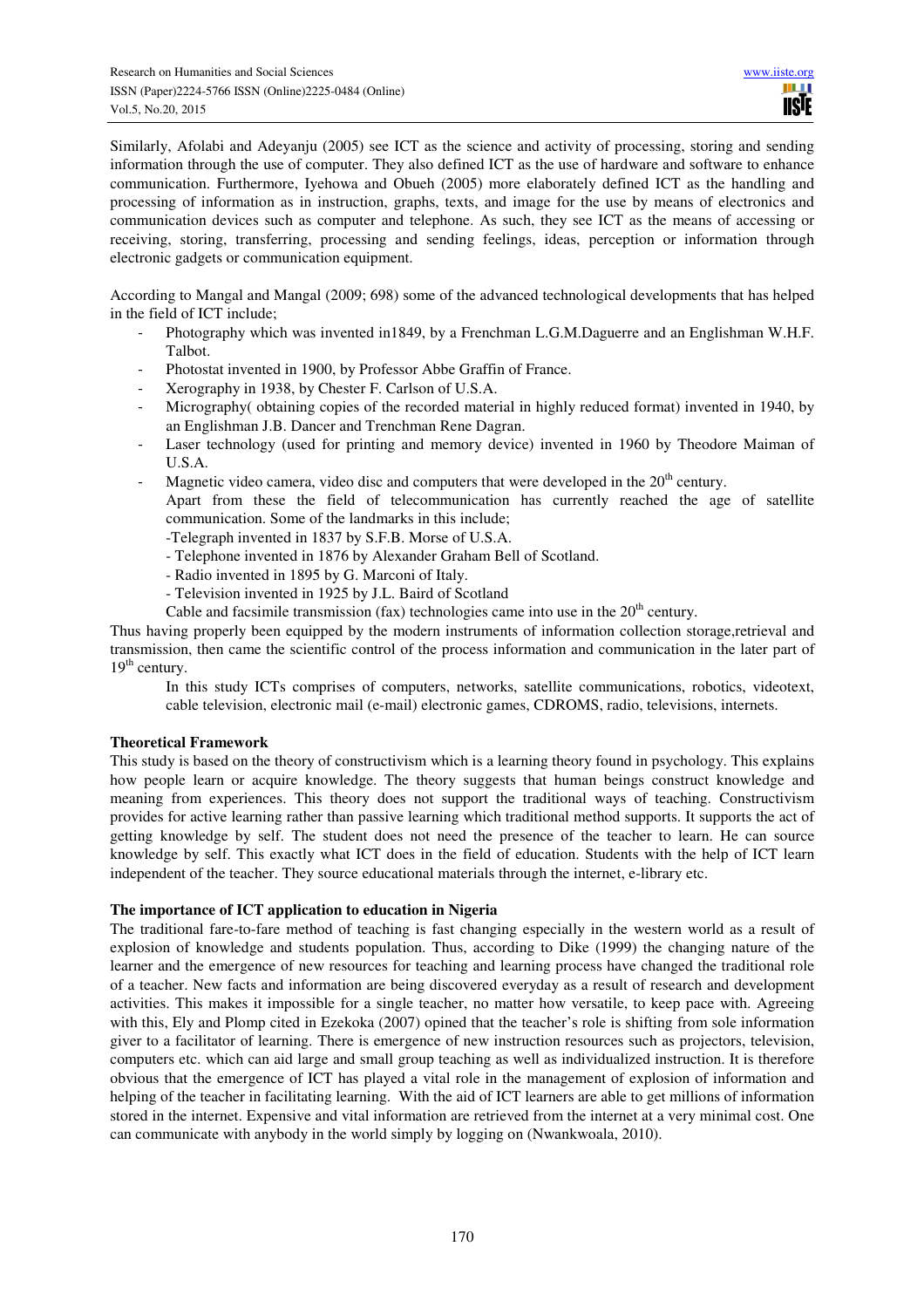ШT **TISIE** 

 In order to join the global trend where by most advanced countries of the world have made ICT components as vital tools of teaching and learning, Jubril Aminu in 1987 as the then Minister of education set up the Computer Education Committee. The report of that committee gave rise to the National Policy on Computer Education. The Computer Education policy aimed at making students have the;

- 1) Ability to use and programme computer
- 2) Knowledge and ability to use and develop software package
- 3) Understanding of the structure and operation of the computer
- 4) Knowledge about the history of the computer
- 5) Appreciation of the economic, social and psychological impact of the computer
- 6) Knowledge of using computer in problem solving (FME, 1988).

Furthermore, the internet as a component of ICT is capable of connecting places all over the world. As such, students as well as teachers are taking advantage of E-mail (electronic mail) systems and telecommunication networks to connect and tap educational information from experts in different fields of education (Nwankwoala, 2010). Supporting this Levin and Thurston cited in Audu (2005) stated that students who engage in network communications produce better quality writings that build on more diverse realm of problem- solving and thinking strategy compared to traditional methods of paper-writing. ICT no doubt also help students to become effective independent learners. It enables even disabled students to achieve the same degree of academic success as anyone else.

Also supporting the importance of ICT in education, Adamu (2004) opined that ICT mediated instruction using environmental teaching methods is as good as traditional fare-to-face instruction and also computer based instruction improve students' learning and attitude towards learning. Following all these importance of ICT in education, Weinraub (1998) warns that if classroom teaching methodology continues to follow the traditional pathway, Nigeria Is likely to see a continued decline in the academic progress of our children, because the current technology-based learning style of today's students differ from the out-of-date teaching style of the instructors. ICTs are teaching tools for the development of intellectual and thinking skills and teaching tools for computer use itself-these include word processing, spread sheet analysis, database as well as graphics (audio and video) presentation and application (Guardian, Tuesday 18, 2004 pp.37 and 39).

Furthermore, Mbakwem (2007) sees ICT as a vital innovation in the world today that has dramatically revolutionized business patterns and structure, work habits, interpersonal relationships and has brought about the new forms of business. It has moved nations that adapt it forward in their development thrust. No nation can exist without information. To this effect the modern means of relating information in the world today which is ICT is a prerequisite for progress. For instance, technologies like internet, electronic mail device (e-mail) etc. are linked to the computer for their functions. Thus, the internet is the global computer networks that accelerate information transfer. Computers are almost indispensable in our present day educational practices, going by the world's advancement in technology. This calls for computers in the application of ICTs in all the levels of education in Nigeria. Supporting this view Agbo (2001: 183) states that;

The degree of sophistication in numeracy through the use of computer has become very pronounced all over the world. Nigeria in a bid not to be left behind has resolved to introduce Computer Education to secondary schools. For meaningful use of computers in our secondary schools there is therefore a need to produce professional teachers in the discipline…

This however does not only apply to secondary education. It equally applies to university education which is the culmination of secondary education. It is obvious that managements of Nigerian universities and other institutions of higher learning, currently from time to time organize ICTs training for academic and nonacademic staff. This however is not enough. The most important move towards the complete integration of ICTs to university education would be when the needed ICTs are provided in lecture halls for use by lecturers and students.

Obviously, ICTs are becoming increasingly necessary in everyday lives around the globe. The development of nations of the world is currently driven by the verse knowledge of ICT. As such, it is important that educational institutions use ICTs to teach the various skills and knowledge that students need in other to fit into the 21<sup>st</sup> century technological development of the world. There is urgent need to restructure the educational curricula and instructional facilities at all levels of education, so as to bridge the existing technology gap in teaching and learning processes especially in Africa. This will enable learners to have current knowledge of their specific subject areas and as such enhance their professional productivity.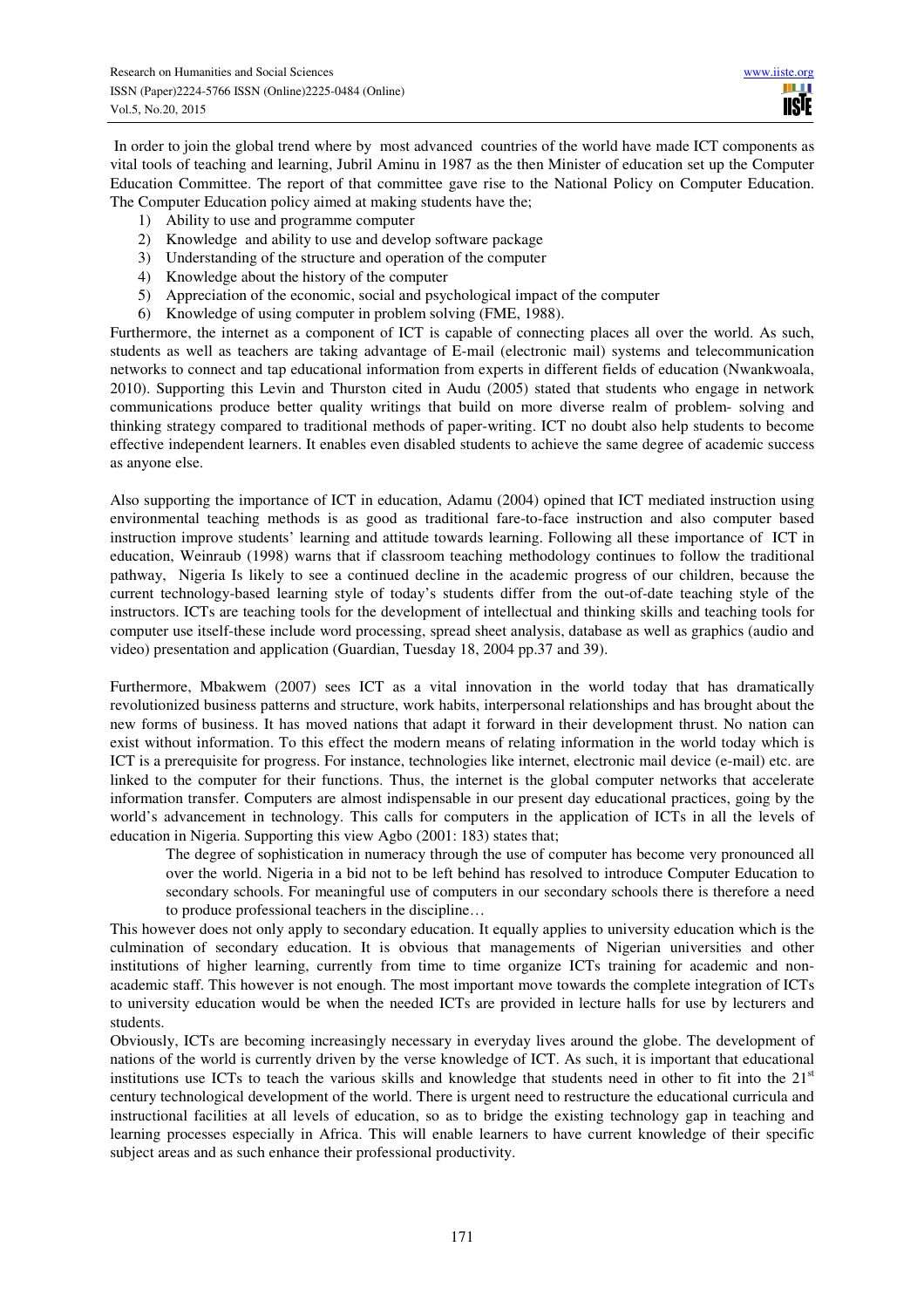The use of ICTs is a boost to the economy and as such a factor to reckon with in national development. Since education is a vital instrument for national development, there is the need to have a relevant curriculum whereby ICT is made an important component so that students learn the use of computers and other information technology (IT) skills. In this way, we can ensure that learners are equipped with cognitive, affective and psychomotor skills, social skills, interpersonal competencies, attitudes and values that would develop the human resources and led them to productivity that will result to quick national development.

In the same vein, White (1999); Plleeger (2001); Dellit (2002); Gusen, (2002:82-83) outlined some educational values of ICTs as fellows;

- 1) Cost effective and increase educational values as they aid in speedy production, storage, retrieving, communicating, downloading expensive educational materials scattered all over the world on the internet.
- 2) Industrialization of instruction as they complement the teacher in making students to progress according to their own ability, interest, and pace.
- 3) Learning mastering as it promotes multi-skill activities and productivity.
- 4) Increases productivity since the use of Microsoft Word for documents and telecommunications systems like telephone, e-mail, Internet and World Wide Web, GSM can make students and lecturers to be more active and productive in the classroom.
- 5) Decreases cost of oppression in that the use of ICTs like internet, GSM etc. in downloading research works and communicating with people around the world do not cost so much money.
- 6) Cheap production of educational software and hardware.
- 7) Reduces work force since fewer people can use ICTs to perform works meant for so many people.
- 8) Help in accessing accurate information.
- 9) Enhance teachers' morale since they can quickly use computer screen to process, edit, print and present error-free examinations results.
- 10) Help in having faster access to learning and teaching materials through e-mail, internet and World Wide Web.
- 11) Improved /increased job skills and employment opportunities since the use of computers for Word Processing, Database, Desktop Publishing and Networking can increase economic and employment viability.
- 12) Promotes self-assessment, logical and analytical thinking.

Supporting this, Omojeje and Olusina (2013) opined that the essence of education is to make learners more productive, useful to himself, bold, skillful and confident. These acts are easily achievable with the motivation which the use of ICTs.

## **Lecturers' and Students access to ICT components**

However, it is important to state that the attempt to integrate ICT into Nigerian education system has faced a lot of challenges, such as costs of different ICT Components and financing, dearth in ICT technical staff, unsure prospect of ICT application to education, and problem in the job situation (where there is so much emphasis on computer literacy), poor electricity supply, poor availability of ICTs trained personnel, etc. Although many universities and institutions of higher learning in the country now can boost of ICTs centers, yet the fact remains that some of these ICTs centers are not functional as a result of many obstacles. Supporting this Adejoh and Ozoii (2005) stated that some of the obstacles in the utilization of ICTs in teaching and learning include; low level of ICT literacy among teachers, dearth of technical staff, low level of funding, irregular power supply, high cost of ICT facilities and lack of relevant ICT infrastructures.

Low level of ICT literacy is a serious hitch in the integration of ICTs in lecturing in most Nigerian Universities. Some lecturers feel that these ICTs are not useful or even easy to use. Some are very use to the traditional face-to face method of teaching that they see the use of ICTs in lecturing as a waste of time. The worst is that even when their universities plan programmes that will expose them to ICTs utilization; they hardly find time to attend. Some still feel that ICTs are for younger generation. A situation whereby a professor in a university refuses to own a telephone handset simply because he would not want to be disturbed is a direct example of this mind set. So a professor who refuses to use telephone hand set cannot naturally make himself available for ICTs training.

Irregular power supply is another hitch to students and lecturers access to ICTs integration in education. Nigeria is presently suffering from acute epileptic power supply. Virtually all the sector of this country is affected by the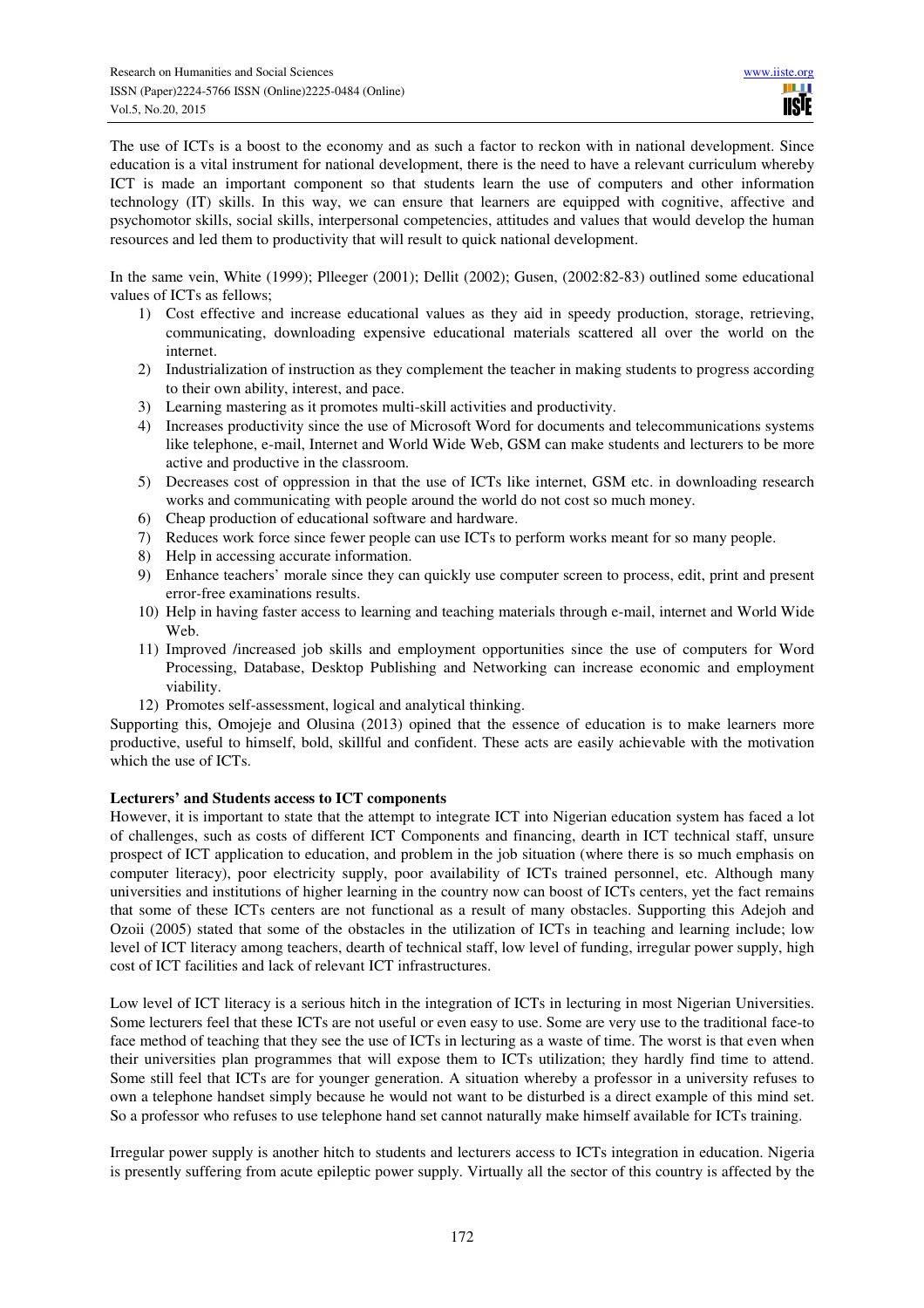cankerworm. Naturally, going by the level of technological development round the globe, electricity is a key factor in the operation of most gadgets and appliances, ICTs inclusive. So when availability of electricity is not assured, there is no way ICTs can effectively be utilized in educational institutions.

Again, it is important to point out the obvious fact that most of the ICT components are expensive to acquire. For example, computers, laptops, electronic boards etc. are not cheap to purchase. Internet connections are equally expensive to maintain. Even when certain handsets can be used to browse, yet not all the needed information can freely be downloaded without much cost. These definitely limit students' and lecturers' access to ICTs. ICT internet is a valuable resource that makes students and lecturers have online access to data without making a trip to the library and in many cases data will be up to date than the library printed materials (Campbell  $\&$ Campbell, 1995). However in the absence of electricity, students and lecturers are left with the option of using textbooks, journals, magazines and newspapers on library bookshelf that are more or less obsolete as their only sources of information.

The low level of funding the education sector in Nigeria is also what is affecting the ICTs funding in Nigerian universities. Poor funding of education sector in Nigeria has so far resulted in incessant industrial actions which is one of the causes of students' poor academic performance. If ICT integration into university education is properly funded by the government, students will have the opportunities of owning personnel computers, laptops and other necessary ICTs which will definitely help them in their learning.

Dearth of ICTs trained staff is also a great hitch to ICTs proper utilization in our universities. Most university lecturers are unable to use ICTs probably because they don't currently have the required training.

It is indeed true that when the educational progress of the Nigerian students is declining and unable to meet with the world standard due to poor access to the use of ICTs, there will be decline in the national development which is highly dependent on nations' education system. Thus, Mbangwu and Ochai (2012) stated that the aim of education in the nation's economy is to produce a workforce that would be self-reliant entrepreneurs who would help to alleviate poverty and facilitate national development.

 It is on these bases that this paper would want to investigate the extent of the use of ICTs by IAUE and UST lecturers and students in education.

## **Research Questions**

- 1) To what extent does the gender of lecturers affect their usage of ICT in university education in Nigeria?
- 2) To what extent does the gender of students affect their usage of ICT in university education in Nigeria?
- 3) What is the contribution of lecturers and students usage of ICT in university education to national development?

## **Research Method**

The study was an analytical study that adopted the descriptive survey design. The study was carried out in Ignatius Ajuru University of Education and Rivers State University of Science and Technology. The study was aimed at finding out the perceptions of lecturers' and students' on use of ICTs in university teaching and learning in these Universities.

## **Population of the study**

All the lecturers and students in the two state owned universities in Rivers State constitute the population of the study.

## **Sample population**

By random sampling of 146 lecturers and 1008 students were selected from the two universities to respond to the questionnaire. Therefore the total sample is 1154 persons.

## **Instrument for data collection**

The instrument for this study was a 40-item and 20 item instrument for the Informational Communication Technology Scale (ICTS) and National Development Inventory (NDI) respectively. All the items were structured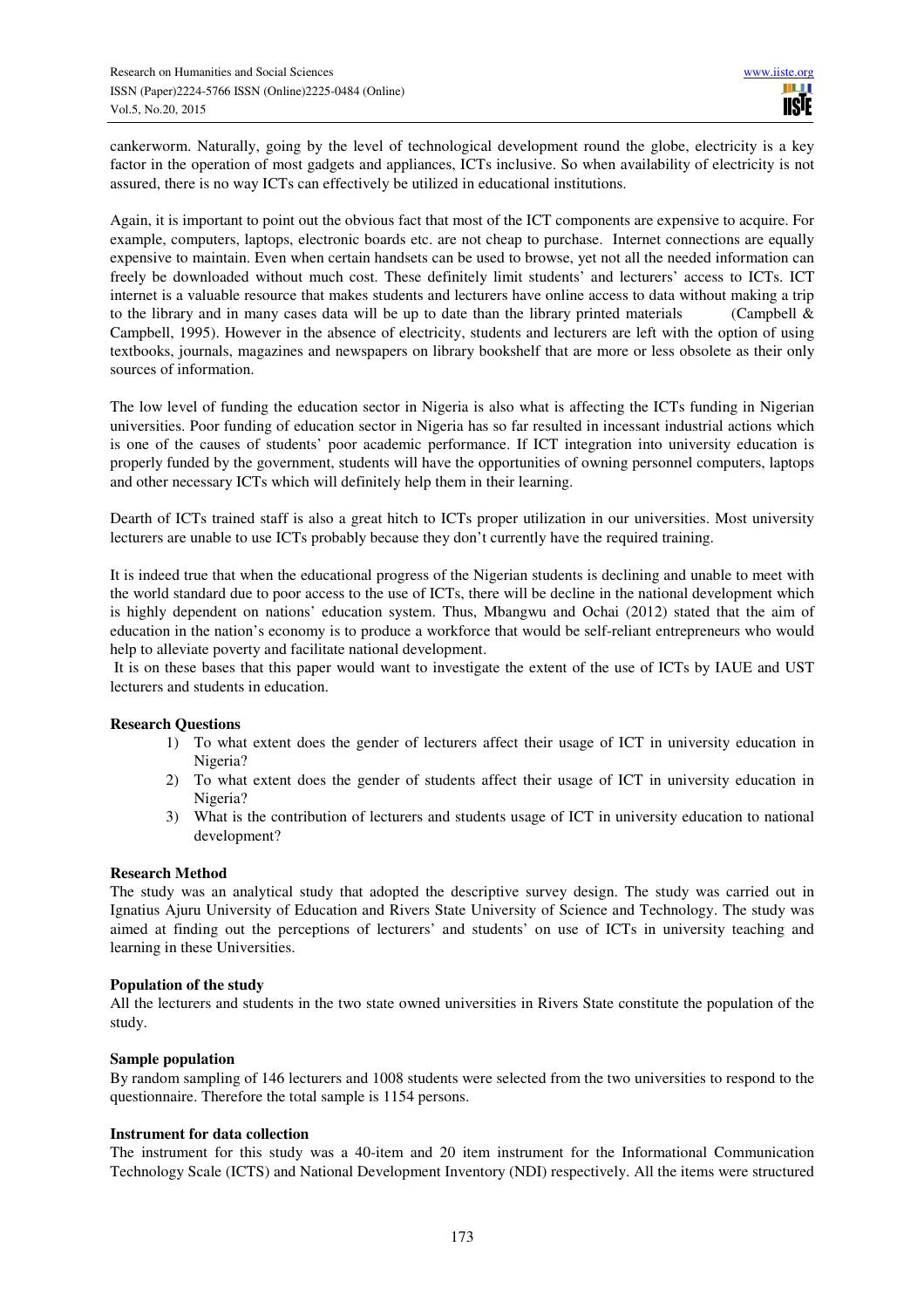on a four point Likert scale ranging from SA, A, D, SD. The questionnaires were given to experts in this field for criticism and validation. After which corrections were made.

## **RESULTS**

**Research Question 1:** To what extent does the gender of lecturers affect their usage of ICT in university education in Nigeria?

#### **Table 1: Summary of t-test analysis on the difference between the mean rating on the influence of gender on lecturers use of ICT in university education.**

| Gender | N  | <b>Mean</b> | SD      | Т     | Df  | p-value | <b>Decision</b> |
|--------|----|-------------|---------|-------|-----|---------|-----------------|
| Male   | 66 | 124.606     | 8.39025 |       | 144 |         | <b>NS</b>       |
| Female | 80 | 122.687     | 9.25393 | 1.300 |     | 0.177   |                 |

**Decision rule:** if p<.05 reject  $H_0$ , else retain  $H_0$ . NS= Significant, p>.05, \* significant, p<.05

Table 1 shows that gender of lecturers has no significant influence on their use of ICT in universities  $(t<sub>362</sub>)$  $_{.025}$ =1.300, p=0.177). The mean difference though relatively close was in favour of the female lecturers.

**Research Question 2:** To what extent does the gender of students affect their usage of ICT in university education in Nigeria?

**Table 2: Summary of t-test analysis on the difference between the mean rating on the influence of gender on lecturers use of ICT in university education.** 

| Gender | N   | Mean                   | <b>SD</b> | т     | Df   | p-value | <b>Decision</b> |
|--------|-----|------------------------|-----------|-------|------|---------|-----------------|
| Male   | 455 | 124.591<br>◠           | 8.35210   | 3.405 |      | 0.000   | <sub>S</sub>    |
| Female | 553 | 122.687<br>$\sim$<br>∠ | 9.21452   |       | 1006 |         |                 |

**Decision rule:** if p<.05 reject H<sub>0</sub>, else retain H<sub>0</sub>. NS= Significant, p>.05, \* significant, p<.05

Table 2 shows that gender of students significantly influenced their usage of ICT in universities  $(t_{(362, .025)}=3.405,$ p=0.000). The mean difference though relatively close was in favour of the female students.

**Research Question 3:** What is the contribution of lecturers and students usage of ICT in university education to national development?

## **Table 3: Summary of Multiple Linear Regression Analysis on the contribution of lecturers and students use of ICT on national development**

| <b>Analysis of Variance</b>            |                     |      |                    |                 |                   |               |  |  |
|----------------------------------------|---------------------|------|--------------------|-----------------|-------------------|---------------|--|--|
| <b>Source</b>                          | Sum of              |      | <b>Mean Square</b> | <b>F.</b> Ratio | <b>P-value</b>    | <b>Remark</b> |  |  |
|                                        | <b>Squares (SS)</b> |      |                    |                 |                   |               |  |  |
| Regression                             | 1671722.405         |      | 1671722.405        | 13822.887       | .000 <sup>b</sup> | S             |  |  |
| Residual                               | 121543.424          | 1005 | 120.939            |                 |                   |               |  |  |
| Total                                  | 1793265.829         | 1006 |                    |                 |                   |               |  |  |
| Multiple R $(r_p) = .966^a$            |                     |      |                    |                 |                   |               |  |  |
| R. Square $(r^2) = .932$               |                     |      |                    |                 |                   |               |  |  |
| Adjusted $R^2$ = .932                  |                     |      |                    |                 |                   |               |  |  |
| Standard Error of Estimate $=10.99721$ |                     |      |                    |                 |                   |               |  |  |
|                                        |                     |      |                    |                 |                   |               |  |  |

Table 3 shows that the use of the ICT to predict national development yielded a coefficient of multiple regression R (rp) of 0.966 and multiple regression square  $(R^2)$  of 0.932. This also shows that F is 13822.887 which is significant at  $P < 0.05$  because the value of P is less than 0.05.

This shows that the use of ICT accounted for 93.2 percent of the variance in lecturers and students human capacity development. In other words, 93.2% of the variance in the change in their capacity can be explained by pulling the different variables together. This means that 6.8% of the variation in lecturers and students capacity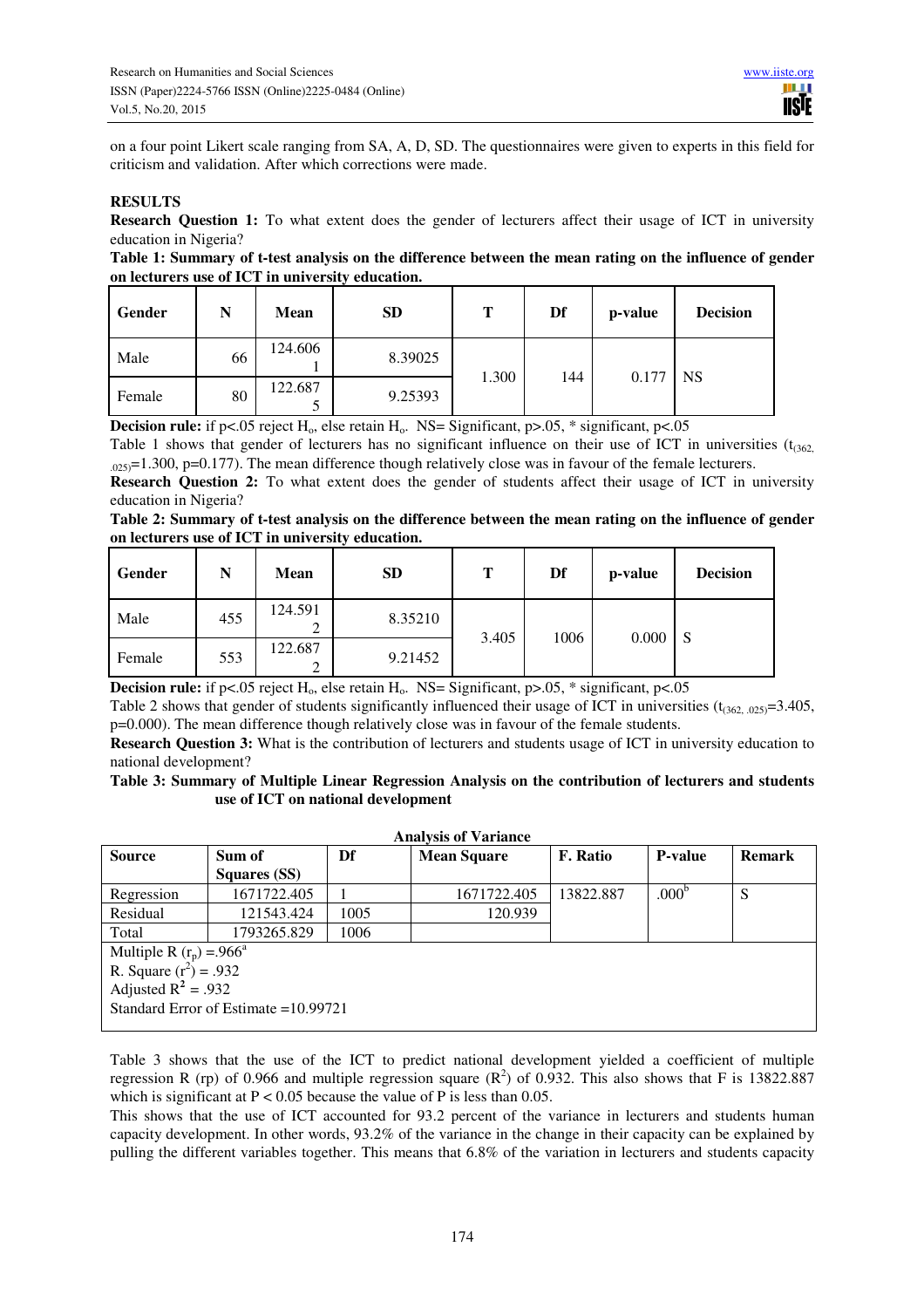development cannot be explained by their use of ICT in the university alone. Thus, there must be other variables that have an influence also.

#### **Discussion of Findings**

Table 1 revealed that gender of lecturers has no significant influence on their use of ICT in universities  $(t_{(362)}$  $.025$ =1.300, p=0.177). In other words the study is indicative that the gender of lecturers did not predict their usage of ICT in university education. This finding is in agreement with the work of Mbakwem (2007) which stated that the perception of ICT usage in higher institutions.

The result in Table 2 revealed that gender of students significantly influenced their usage of ICT in universities  $(t<sub>(1662,025)</sub>=3.405, p=0.000)$ . This means that the gender of university students in Nigeria contributed or influenced their usage of ICT. This finding is consistent with the views of Mbakwem (2007) which stated that both male and female students of Alvan Ikoku College of Education support the use of ICT in higher institutions.

The result in Table 3 shows that university lecturers and students use of the ICT highly contributed to both their human capacity development and national development. This finding is in agreement with Obanya (2003) who describes information and communication technology as the sole creation of human kind that has thrown off balance the conventional perceptions of time and space that has destroyed geographical barriers to the transmission of knowledge, ideas, and Information.

#### **Conclusion**

The study concludes that the significant contribution of ICT to the human capacity development of both lecturers and students in universities will undoubtedly aggregate to national development in Nigeria. Based on this premise, some recommendations were made:

- 1. The government in conjunction with the university administration should run a free and compulsory ICT services in order to provide practical and functional knowledge to university lecturers and students.
- 2. All lecturers must show proof of ICT competence prior to their promotions.
- 3. Government and other stakeholders should create special funds to enable universities improve their ICT capacity.
- 4. The National universities Commission (NUC) should commence an urgent review of the course content of university education, with a view at compulsorily incorporating ICT usage as a standard for all teaching, learning and examinations.

## **REFERENCES**

- Adamu, A.U. (2004). ''Computer Application and use of ICT for Teaching and Learning.'' A paper presented at the Train-The- Teacher work-shop for Lecturers in Colleges of Education in Nigeria. Organized by Education Tax Fund (ETF) and the National Commission for Colleges of Education, Abuja.
- Adejoh, M. J. and Ozoji, B.E. (2005).'' Towards the effective Utilization of Information and learning of Integrated Science in Secondary Schools For Quality Assurance.'' In Journal of Curriculum Organization of Nigeria (CON). (12)3.
- Afolabi, A. and Adeyanya, A. (2005). ''Why College Teachers do not use ICT Facilities in teaching.'' In Journal of E-learning (Joel) Training ( 2)1. Pp. 26- 28.
- Ajshola, O. and OlusinaFelix(2013). ''Information and Communication Technology and students' cognitive development: A case study of English and History students, Adeyemi College of Education, Ondo, Nigeria.'' In Journal of Qualitative Education. (9) 3.
- Audu, U.F. (2005).'' The Role of Information and Communication Technology in Marinating Quality Education in Nigeria.'' In Journal of Curriculum Organization of Nigeria.. (12) 3.pp. 46-52)
- Ezekoka, G.K. (2007).'' Evaluation of secondary school teachers' use of information and communication technology (ICT) for curriculum implementation.'' In Journal of Women in Academics (JOWACS), 4(1),pp 210-219.
- FRN (2004). National Policy on Education. Yaba: NERDC Press.
- Gusen,J.H.; Olarin, R.D. and Garba, E.J.D. (2005). ''The place of information and Communication technology in promoting Quality Assurance in Nigeria University system''. In Journal of curriculum organization of Nigeria(CON). 12(3).pp. 25-32.
- Ibiam, J.U. (2007). ''Primary School Teachers' Information and Communication Technology (ICT) Competences inKogi State''. In Journal of Curriculum Organisation of Nigeria. (14)3.pp291-298.
- Jones, A. J. (2002). ''ICT and learning theories: preparing pre-service teachers For the classroom. Retrieved from www.leads.ac.uk/./oooo2496.htm on 3/9/15.